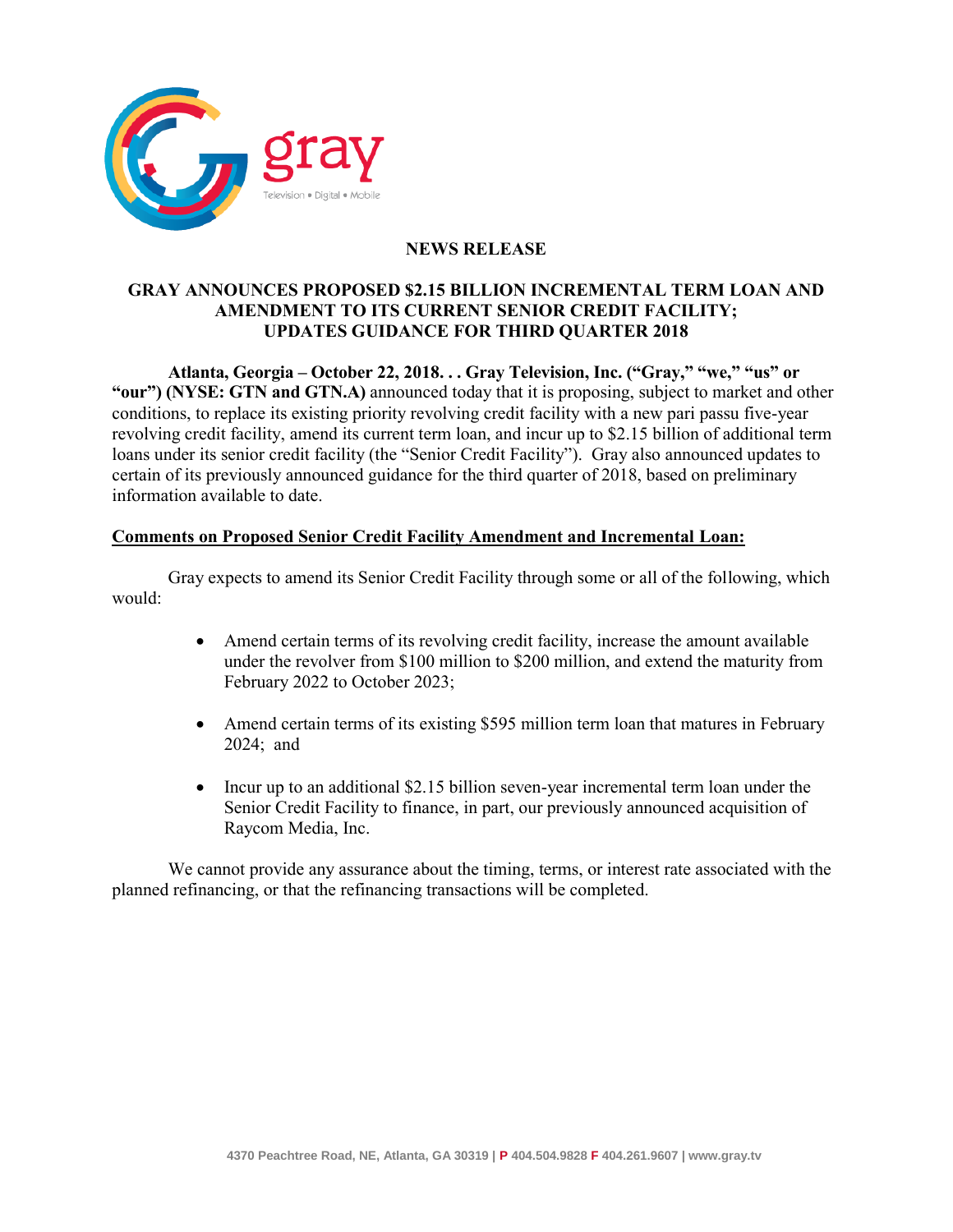## **Comments on Updated Third Quarter 2018 Guidance:**

Gray initially issued guidance for third quarter 2018 on August 7, 2018. While Gray is continuing the process of finalizing its financial results for the third quarter of 2018, Gray today updates its guidance to its estimated results of operations as follows. This updated guidance represents the most current information and estimates available to Gray as of the date of this release. We have not yet completed our normal financial closing and review process; therefore, these estimates are subject to change upon finalization. As a result, our actual results may be different and such differences could be material. Investors should exercise caution in relying on the information contained herein and should not draw any inferences from this information regarding financial or operating data that is not presented below.

|                                                                               | <b>Updated Guidance</b> |                                                |   |                                                           |    |                                |                                                                 |                            |
|-------------------------------------------------------------------------------|-------------------------|------------------------------------------------|---|-----------------------------------------------------------|----|--------------------------------|-----------------------------------------------------------------|----------------------------|
|                                                                               | <b>Low End</b>          |                                                |   |                                                           |    |                                |                                                                 |                            |
|                                                                               |                         | <b>Guidance for</b><br>the Third<br>Quarter of |   | <b>% Change From</b><br><b>Third</b><br><b>Ouarter of</b> |    | the Third<br><b>Quarter of</b> | Guidance for % Change From<br><b>Third</b><br><b>Ouarter of</b> | Third<br><b>Quarter of</b> |
| Selected operating data:                                                      |                         | 2018                                           | Г | 2017                                                      | Ŧ  | 2018                           | P<br>2017                                                       | 2017                       |
|                                                                               | (dollars in thousands)  |                                                |   |                                                           |    |                                |                                                                 |                            |
| <b>OPERATING REVENUE:</b>                                                     |                         |                                                |   |                                                           |    |                                |                                                                 |                            |
| Revenue (less agency commissions)                                             | S.                      | 278,000                                        |   | 27 %                                                      | S  | 280,000                        | 28 %                                                            | \$218,977                  |
| <b>OPERATING EXPENSES (1)</b>                                                 |                         |                                                |   |                                                           |    |                                |                                                                 |                            |
| (before depreciation, amortization and<br>(gain) loss on disposal of assets): |                         |                                                |   |                                                           |    |                                |                                                                 |                            |
| <b>Broadcast</b>                                                              | S                       | 144,000                                        |   | 3 %                                                       | S  | 146,000                        | 5 %                                                             | \$139,542                  |
| Corporate and administrative                                                  | \$                      | 10,500                                         |   | 26 %                                                      | \$ | 11,500                         | 38 %                                                            | \$<br>8,330                |
| <b>OTHER SELECTED DATA:</b><br>Political advertising revenue                  |                         |                                                |   |                                                           |    |                                |                                                                 |                            |
| (less agency commissions)                                                     | \$                      | 47,500                                         |   | 1086 %                                                    | \$ | 48,500                         | 1111 %                                                          | S<br>4,005                 |

Our previous guidance range for operating revenue was from \$270.0 million to \$280.0 million; our previous guidance range for political advertising revenue was from \$41.0 million to \$45.0 million; our previous guidance range for broadcast expenses was from \$145.0 million to \$148 million and our previous guidance range for corporate and administrative expenses was from \$10.0 million to \$11.0 million.

As of September 30, 2018, we currently expect to report approximately:

- $\bullet$  \$550.9 million of cash on hand
- \$595.0 million principal amount of secured debt; and
- \$1,820.0 million principal amount of total debt (excluding unamortized deferred financing costs and premium).

We currently anticipate that our total leverage ratio, as defined under our Senior Credit Facility, measured on a trailing eight quarter basis, netting all cash on hand, and giving pro forma effect for all acquisitions completed through the date of this release, will be between 3.50 times and 3.55 times as of September 30, 2018.